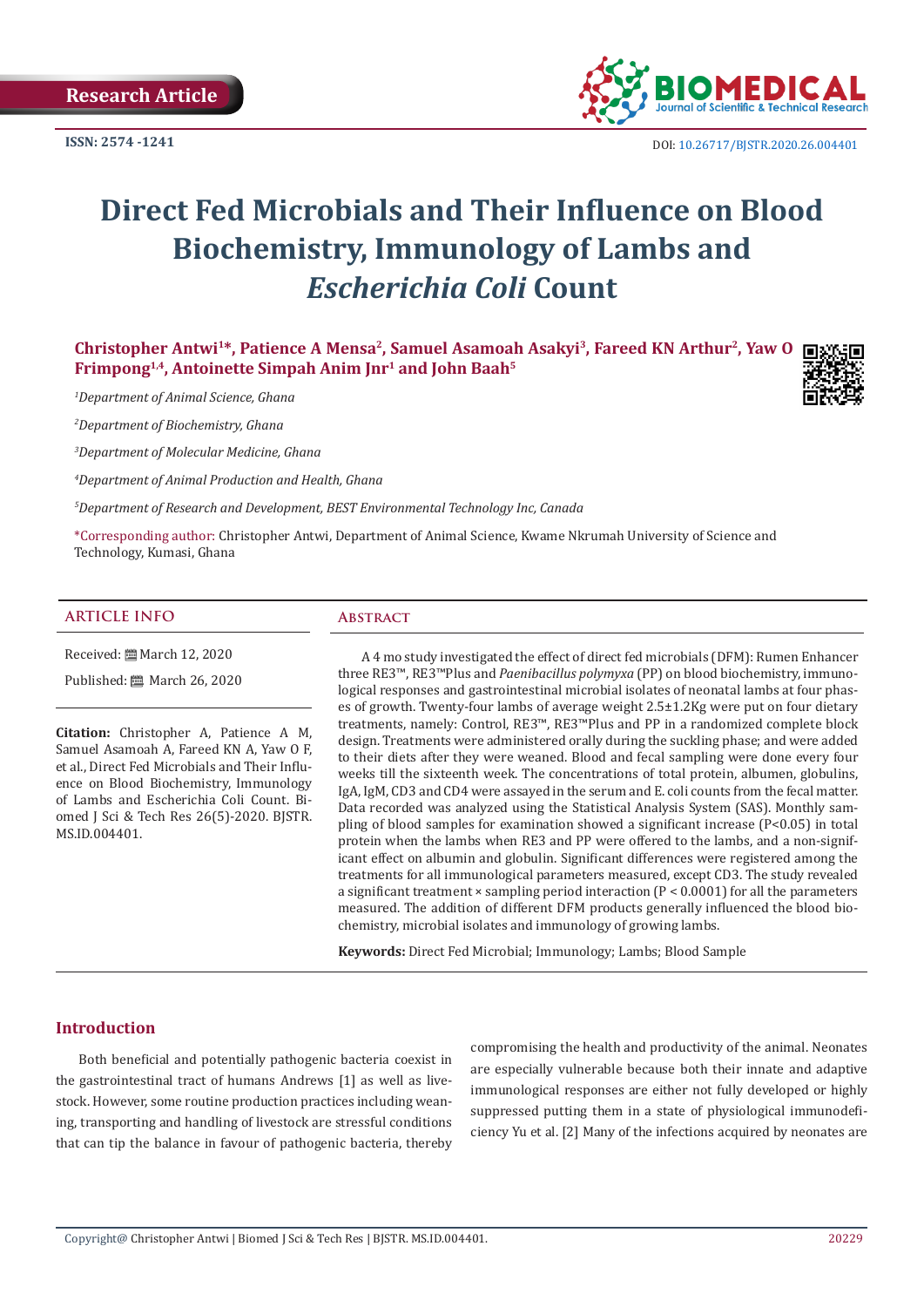therefore caused by low virulence organisms including strains of Staphylococcus and Pseudomonas. Antibiotics are commonly used by producers in an attempt to reduce or alleviate disease that may arise because of the above conditions. However, the growing public concern over the widespread use of antibiotics in livestock production and drug residues in animal products has renewed research to seek alternatives to prophylactic use of antibiotics and growth promoters in animal production.

Among the promising alternatives are direct-fed microbial (DFM) which not only improve growth rate and feed efficiency in livestock McAllister et al. [3] but also have direct antagonistic effects on some groups of pathogenic organisms Bach et al. [4]. DFM, also referred to as probiotics, are live naturally occurring microbial supplements which when administered in adequate amounts confer, inter alia, a health benefit on the host. There are indications that DFM prevent or alleviate gastrointestinal disorders and influence some blood variables and growth performance of both monogastrics and ruminants. Studies by Haghighi et al. [5,6] on the use of probiotics revealed an increased serum concentration of IgA, IgG and IgM and intestinal concentration of IgG and IgM in poultry and swine respectively. However, little studies have been done on the

effect of DFM on the immune responses in ruminant livestock. The objective of this study therefore was to determine the effects RE3™, RE3 Plus (fermentation products of RE3™) and Paenibacillus polymyxa on the blood chemistry, immunological responses and Escherichia coli counts of lambs.

## **Materials and Methods**

Details of duration, location of study and design of experiment are published in Antwi et al. [7]

# **Care and Use of Animals**

Experimental procedure performed in this study were carried out in accordance with the approved protocol for animal experiment issued by the Animal Ethics Committee of Kwame Nkrumah University of Science and Technology.

#### **Animals and Experimental Design**

The study involved a twenty-four 4-day old lambs with an average weight of  $2.5 \pm 1.2$ kg were randomly allotted to four dietary treatments (Table 1) and replicated six times in a randomized complete block design.

Derived from Antwi et al. [7]

**Table 1:** Pre- and post-weaning dietary treatments for pre- and post-weaning phases.

| <b>Treatment</b>       | Pre-weaning                | Post weaning              |                          |
|------------------------|----------------------------|---------------------------|--------------------------|
|                        | Suckling phase             | Creep phase               |                          |
|                        | (Treatment(ml)/10ml water) | (Treatment (ml)/ kg feed) |                          |
| Control                |                            |                           | $\overline{\phantom{0}}$ |
| RE3 <sup>TM</sup> 1    | $1.5\,$                    | 1.5                       | 1.5                      |
| RE3 <sup>™</sup> Plus2 | 1.5                        | 1.5                       | $1.5\,$                  |
| <b>P33</b>             | 1.5                        | 1.5                       | $1.5\,$                  |

1RE3™ - Rumen Enhancer contains 99% water, Lactobacillus sp., Bacillus sp. and Saccharomyces cerevisiae.

2RE3™Plus is a fermented product of RE3™

3DFM product containing Paenibacillus polymyxa

\*\* DFM products were manufactured by BEST Environmental Technology Inc. Canada.

# **Blood Sampling, Biochemistry and Immunohistochemistry**

Five milliliters (5mls) of blood sample was collected from the lambs into anticoagulant tube as well serum gel separator tube (SST). The blood samples in SST were centrifuge at 1500 rpm for 3 minutes. The serum was collected and stored in cryovals at -80 °C pending analysis. Total protein, albumin and globulin were measured by Cobas Integra 400 plus automated chemistry. For serum immunoglobulins, blood samples were analyzed for the concentrations of IgA and IgM by solid phase sandwich ELISA using the DuoSet ELISA kit (R&D Systems, Inc., USA). The CD3 and CD4 were measured using BD FACS count analyzer according to the manufacturer's instructions.

### **Microbial Enumeration**

Fecal samples were collected from the lambs for E. coli enumeration. Samples were cultured in CLED media and tested by gram stain, and biochemically by indole rest, and triple sugar test.

#### **Statistical Analysis**

The PROC MIXED procedure of Statistical Analytical System (SAS, 1998) was used to analyze all the experimental data. Where there was significant effect at (P<0.05) treatment means were compared by least square means. The mean separation was tested by Waller Duncan Multiple Range test in SAS.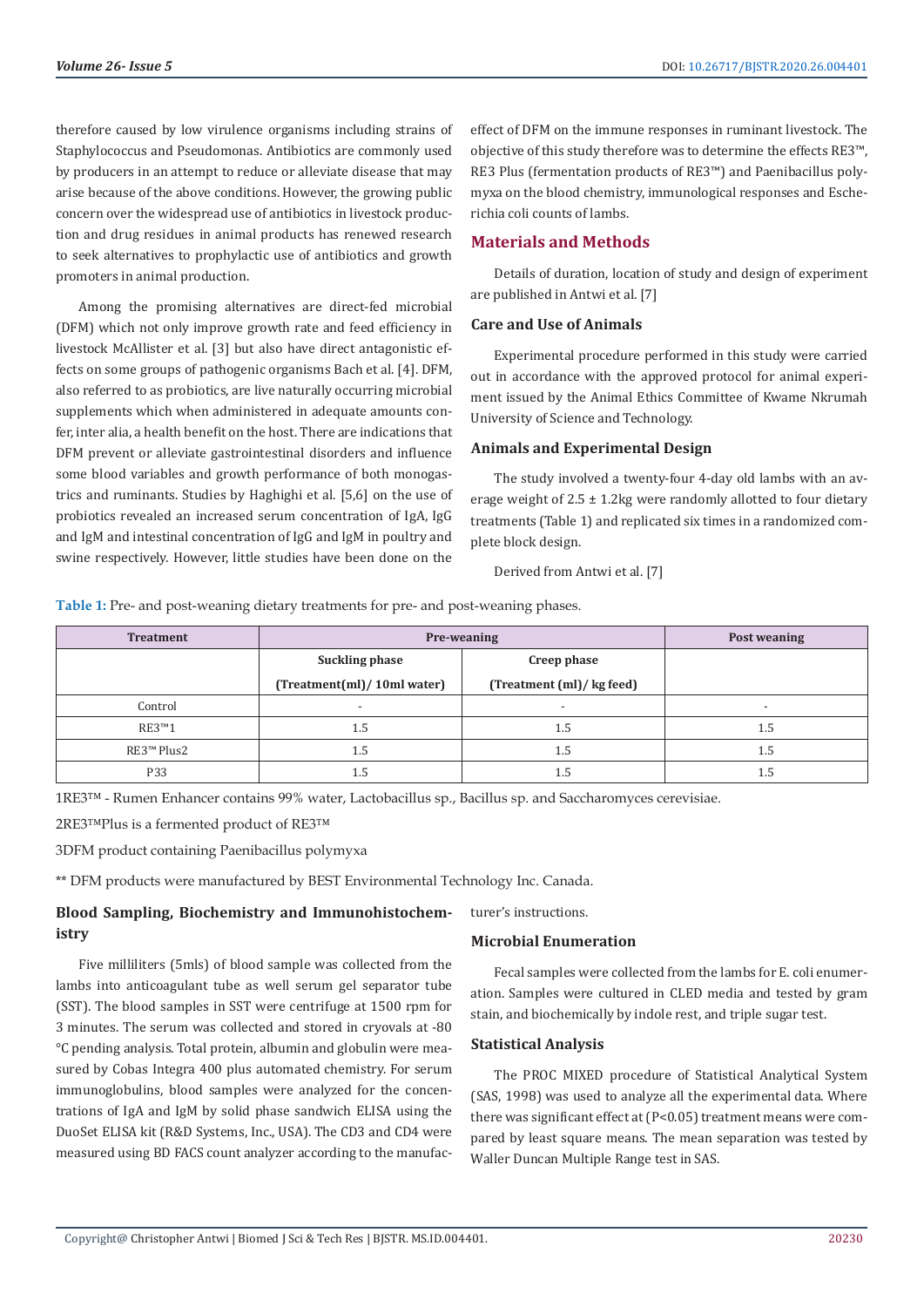#### **Results Discussion**

#### **Overview**

A batch of the blood sampled at the start of the experiment clotted so CD3 and CD4 cells' data for the first month could not be determined. The fecal sample for the neonates could not be collected before the start of the experiment with the reason being that the rectal insertion by the veterinarian to grab fecal samples was not successful, so baseline assessment of the microbial isolates was not obtained.

#### **Direct Fed Microbial Effect on Blood Biochemistry**

Total protein, albumin and globulin contents being the indicators of protein metabolism in the animal are presented Table 2. Significant interaction (P< 0.0001) existed between treatments and period of sampling for the blood biochemistry profiles. There was a significant increase (P=0.0161) in the total blood protein for lambs on RE3™and PP than those on RE3™ Plus and control. This contrasts the observation by Abas et al. [8] who reported an increased level of total protein in a control diet than a DFM treated diet. Though the albumin and the globulin levels were similar ( $P =$ 

0.3074; P= 0.4752) among the treatments indicating that nitrogen metabolism was not affected by DFM supplementation Jouany et al. [9], it contrasts the study by Dabiri et al. [10] who reported a significant difference in albumin level in suckling lambs when DFM was added to the diet of lactating ewes. Besides, the authors in the same studies recorded no significant difference in total protein and globulin, the levels reported however, were relatively higher than values recorded in this study. The parameters (total protein, albumin and globulin) measured was significantly influenced  $(P < 0.05)$  by the period they were sampled. The levels of all the measured parameters were high during the first two months except albumin levels which declined significantly (Table 2). The total protein recorded a dip in the third month and latter increased at the last month of sampling. This observation contrasts the study by Siv et al. [11] who reported a steadily increase in total protein with advancing age of sheep. Though the authors of the same study recorded a decrease and a subsequent increase in globulin levels in a similar fashion as the measured total protein in this trial, the levels reported for the globulin did not follow a similar pattern as the other two parameters.

| <b>Treatment</b>      | SP(month)    | Biochemistry                   |                 |                  |
|-----------------------|--------------|--------------------------------|-----------------|------------------|
|                       |              | Total protein $(g/L)$          | Albumin $(g/L)$ | Globulin $(g/L)$ |
| Reference Range*      |              | 55-79                          | 28-37           | $27 - 42$        |
| Control               |              | 55.72b                         | 34.35           | 21.38            |
| RE3™                  |              | 60.09a                         | 37.62           | 22.42            |
| RE3 <sup>™</sup> Plus |              | 56.03b                         | 35.25           | 20.55            |
| PP                    |              | 59.85a                         | 37.16           | 22.45            |
| <b>SE</b>             |              | 1.76                           | 1.88            | 1.37             |
|                       | $\mathbf{1}$ | 67.41a                         | 44.06a          | 23.22a           |
|                       | 2            | 56.20b                         | 31.99c          | 24.09a           |
|                       | 3            | 53.07c                         | 37.37b          | 15.55b           |
|                       | 4            | 55.02bc                        | 30.97c          | 23.91a           |
| <b>SE</b>             |              | 1.69                           | 1.92            | 1.39             |
|                       |              | <b>Statistical Interaction</b> |                 |                  |
| Control*sp            |              | ****                           | $****$          | $****$           |
| RE3™*sp               |              | ****                           | ****            | $****$           |
| RE3™ Plus *sp         |              | ****                           | ****            | $****$           |
| $PP * sp$             |              | ****                           | ****            | ****             |

**Table 2:** Direct fed microbial effect on blood biochemistry.

Means with the common letter within treatment and sampling periods (SP) are not significantly different based on comparison of least squares means within PROC MIXED of SAS. \*\*\*\*  $P < 0.0001$ . Where RE3<sup>™</sup> = fermentation products of RE3™, PP = Paenibacillus polymyxa; SE = standard error.

\*Borjesson et al. (2000)

#### **Direct Fed Microbial Effect on Immunology**

The lambs on RE3™ Plus and PP recorded the highest  $(P=$ 0.0122) IgA levels compared to those on Control but the values were however similar to those for lambs on RE3™ (P=0.1197) (Table 3). Similarities in the levels of the IgM were observed in control, RE3™ and RE3™ Plus. The difference between PP and the control however tended to approach significance (P=0.0077). There were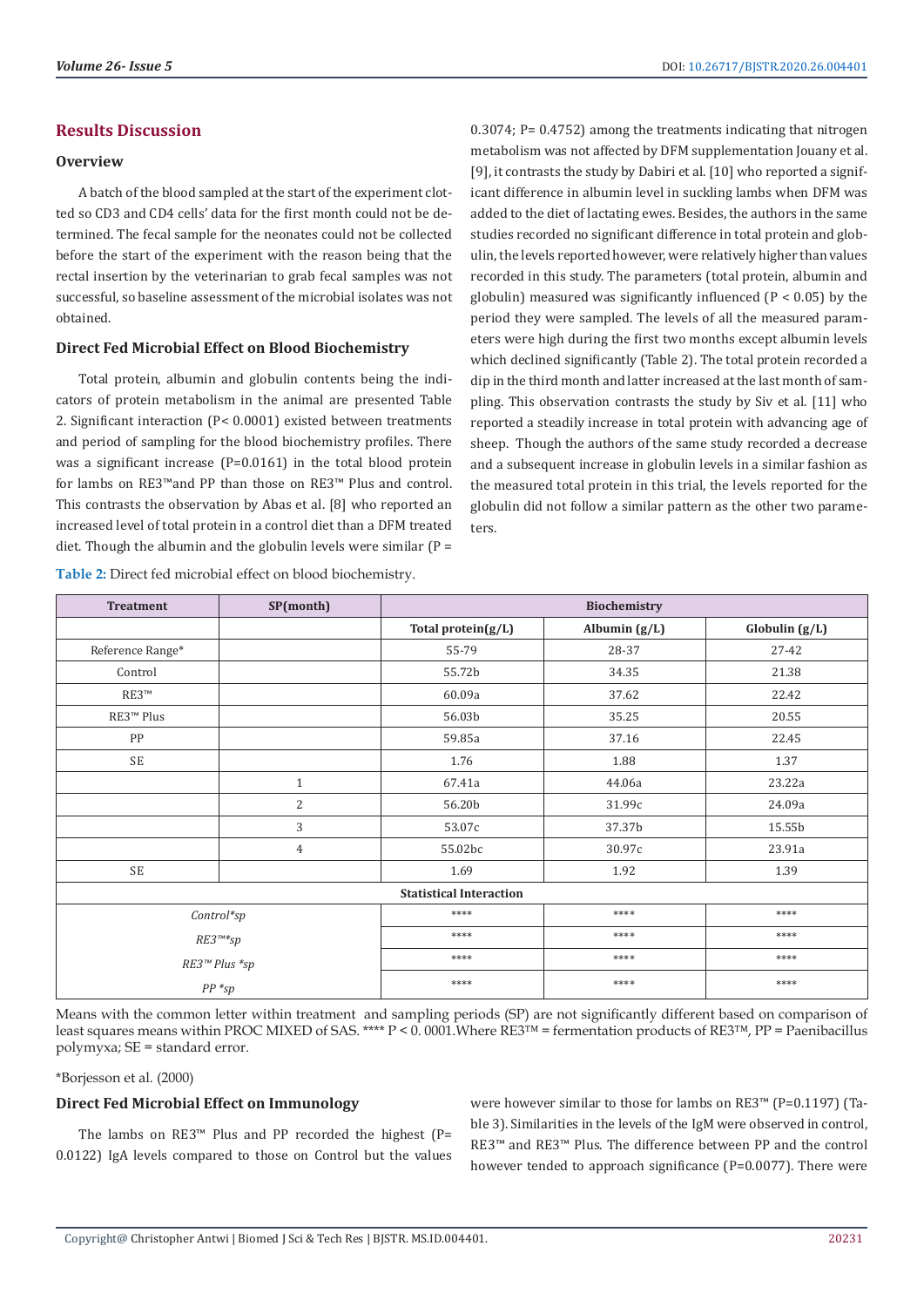no significant differences (P=0.555) among the treatments in the levels of CD3 cells. The CD4 levels on the other hand differed significantly (P=0.0316) among the treatments. The ingestion of DFM elicited a significant (P<0.05) IgA response as compared to the control, with the exception of RE3™ which educed similar response as the control diet. IgA according to Woof and Kerr [12], is a major serum immunoglobulin that bathes the mucosal surfaces and act as an important first line of defense. The relatively higher levels of IgA secreted by the mucosal system among the treatments than the control may be as a result of the immune response to neutralize the micro-organisms (DFM) which may be perceived as foreign bodies or toxins.

**Table 3:** Direct fed microbial effect on immunology.

| <b>Treatment</b>               | SP(month)    | Immunology        |                    |                          |               |  |
|--------------------------------|--------------|-------------------|--------------------|--------------------------|---------------|--|
|                                |              | lgA(mg/m)         | IgM (mg/ml)        | $CD3$ (cells/L)          | CD4 (cells/L) |  |
| *Reference Range               |              | $0.1 - 1.0$       | $0.8 - 1.8$        | $\overline{\phantom{a}}$ |               |  |
| Control                        |              | 0.99 <sub>b</sub> | 1.21ab             | 530.5                    | 391.78a       |  |
| RE3™                           |              | 1.08ab            | 1.05ab             | 490.79                   | 312.11b       |  |
| RE3 <sup>™</sup> Plus          |              | 1.25a             | 1.35a              | 507.91                   | 318.15b       |  |
| PP                             |              | 1.18a             | 0.94 <sub>bc</sub> | 514.11                   | 346.09ab      |  |
| <b>SE</b>                      |              | 0.09              | 0.1                | 26.5                     | 28.2          |  |
|                                | $\mathbf{1}$ | 0.56c             | 0.74c              | 493.94                   | 331.93        |  |
|                                | 2            | 1.04b             | 1.08b              | 510.36                   | 338.73        |  |
|                                | 3            | 1.38a             | 1.19b              | 514.17                   | 355.44        |  |
|                                | 4            | 1.52a             | 1.55a              |                          |               |  |
| <b>SE</b>                      |              | 0.1               | 0.1                | 22.7                     | 24.54         |  |
| <b>Statistical Interaction</b> |              |                   |                    |                          |               |  |
| Control*sp                     |              | ****              | ****               | ****                     | ****          |  |
| RE3™*sp                        |              | ****              | ****               | ****                     | ****          |  |
| RE3™ Plus *sp                  |              | ****              | ****               | ****                     | ****          |  |
| $PP * sp$                      |              | ****              | ****               | ****                     | ****          |  |

Means with the common letter within treatment and sampling periods (SP) are not significantly different based on comparison of least squares means within PROC MIXED of SAS. \*\*\*\*  $P < 0.0001$ . Where RE3<sup>™</sup> = fermentation products of RE3™, PP = Paenibacillus polymyxa; SE = standard error; IgA= immunoglobin A; IgM= immunoglobin M; CD3= cluster of differentiation 3; CD4= cluster of differentiation 4;

Similar responses of IgM, produced by the glandular cells and being the first antibodies to be produced in the body in response to infection, were recorded for the control, RE3™, RE3™ Plus treatments except for PP which elicited a significantly lower (P<0.05) IgM response but comparable to the control and RE3™ influence on IgM. No significant differences (P>0.05) existed among the CD3 responses to the DFM treatments. The number of leucocytes expressing CD4 was lower (P<0.05) in the serum of lambs administered the DFM except PP which had a similar CD4 response as the control. This contrast a study by Gebert et al. [13] who reported no significant effect on the number of leukocytes expressing CD8 or CD25 when DFM was fed to pigs. Sampling period significantly influenced (P<0.05) the levels of all measured parameters but no differences (P>0.05) were observed in the levels of CD3 and CD4 with advancing months of sampling. The increase in the levels of IgA and IgM with advancing months of sampling collaborates with a study by Klobasa and Werhahn [14] who reported a rise in serum immunoglobulin concentration after the lambs were weaned. Significant interaction (P< 0.0001) also existed between treatments and period of sampling for the immunological parameters measured.

# **Direct Fed Microbial Effect on Microbial Isolates**

The lambs administered the RE3™ Plus recorded the highest E. coli counts (P=0.0536) compared to unsuplemented lambs, RE3™ and PP (Table 4). No significant differences (P=0.5466) in E. coli counts were found among the control, RE3™and PP. Sampling period (SP) however significantly influenced (P < 0.05) the E. coli counts E. coli are opportunistic pathogens that can cause disease depending upon increased populations and may compromise immune defenses and increased intestinal permeability (Brad 1998). The high E. coli count for lambs offered RE3™ Plus contrasts the lower E. coli counts (P<0.05) when direct-fed microbials were administered to pigs Gebert et al. [13]. According to Berg [15] IgM serum antibodies are readily produced to E. coli and therefore the highest E. coli count registered by lambs administered RE3™ Plus might have educed higher IgM response for RE3™ Plus (Table 3).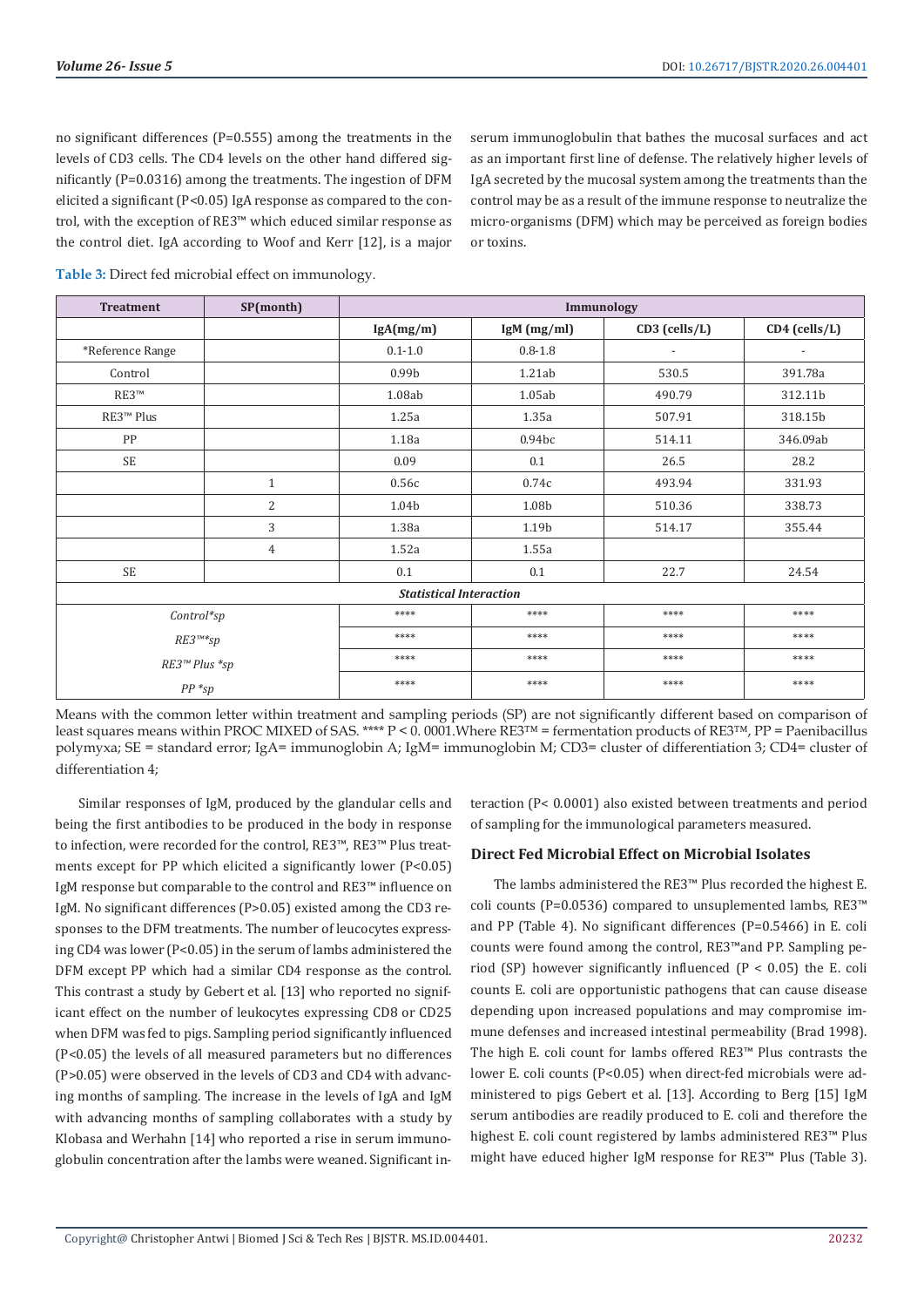The Increased levels of E. coli might also be as a result of the binding proteins expressed by E. coli to IgA binding sites Pleass et al. [16] thereby inhibiting the binding ability of IgA and allowing the bacteria to evade the elimination mechanism that are would normally be elicited by IgA. The low E. coli counts for control and PP may be explained by high levels of CD4 which has an inverse relation with disease progression Arnout [17-20].

**Table 4:** Direct fed microbial effect on E. coli numbers.

| <b>Treatment</b>                              | SP(month)      | <b>Microbial Isolates</b> |  |  |
|-----------------------------------------------|----------------|---------------------------|--|--|
|                                               |                | E. coli (108CFU)          |  |  |
| Control                                       |                | 26.02b                    |  |  |
| RE3 <sup>TM</sup>                             |                | 28.34b                    |  |  |
| RE3 <sup>™</sup> Plus                         |                | 31.96a                    |  |  |
| PP                                            |                | 26.14b                    |  |  |
| $\ensuremath{\mathsf{SE}}$                    |                | 2.82                      |  |  |
|                                               | $\mathbf{1}$   |                           |  |  |
|                                               | 2              | 28.27                     |  |  |
|                                               | 3              | 27.21                     |  |  |
|                                               | $\overline{4}$ | 29.09                     |  |  |
| SE                                            |                | 3.52                      |  |  |
| <b>Statistical interaction</b>                |                |                           |  |  |
| $Control*sp$                                  |                | $****$                    |  |  |
| $\mathit{RE3}^{\pi\!\ast\!\ast}\!\mathit{sp}$ |                | $***$                     |  |  |
| RE3™ Plus *sp                                 |                | ****                      |  |  |
| $PP * sp$                                     |                | ****                      |  |  |

Means with the common letter within treatments and sampling periods (SP) are not significantly different based on comparison of least squares means within PROC MIXED of SAS. \*\*\* P < 0.001; \*\*\*\* P < 0.0001

#### **Conclusion**

In conclusion, the DFM products, produced and distributed by Basic Environmental Systems and Technologies, BEST, Canada, Inc. positively influenced the total proteins in the lamb with the best performance observed in lambs administered RE3™and P polymyxa. Besides, the E. coli counts were low in lambs administered RE3™ and P polymyxa as compared to those under control and RE3™ Plus. Better responses, however, may have been observed if the lambs at the suckling phase were given the treatments without being diluted.

### **Conflict of Interest Statement**

None of the authors has any financial or personal relationships that could inappropriately influence or bias the content of the paner

#### **References**

- 1. [Andrews SN \(2009\) Microbes in Gastrointestinal Health and Disease.](https://www.ncbi.nlm.nih.gov/pubmed/19026645)  [Gastroenterology 136\(1\): 56-80.](https://www.ncbi.nlm.nih.gov/pubmed/19026645)
- 2. [Yu JC, Khodadadi H, Malik A, Davidson B, Salles É, et al. \(2018\) Innate](https://www.ncbi.nlm.nih.gov/pubmed/30105028)  [Immunity of Neonates and Infants. Frontiers in immunology 9: 1759.](https://www.ncbi.nlm.nih.gov/pubmed/30105028)
- 3. McAllister TA, Beauchemin KA, Alazzeh AY, Baah J, Teather RM, et al. (2011) Review: The use of direct fed microbials to mitigate pathogens and enhance production in cattle. Canadian Journal of Animal Science

91(2): 193-211.

- 4. [Bach A, Iglesias C, Devant M \(2006\) Daily rumen pH pattern of loose](https://www.sciencedirect.com/science/article/pii/S0377840106003841)[housed dairy cattle as affected by feeding pattern and live yeast](https://www.sciencedirect.com/science/article/pii/S0377840106003841) [supplementation. Animal Feed Science and Technology 136\(1\): 146-](https://www.sciencedirect.com/science/article/pii/S0377840106003841) [153.](https://www.sciencedirect.com/science/article/pii/S0377840106003841)
- 5. [Haghighi HR, Gong J, Gyles CL, Hayes MA, Zhou H, et al. \(2006\) Probiotics](https://www.ncbi.nlm.nih.gov/pubmed/16960107) [stimulate production of natural antibodies in chickens. Clinical and](https://www.ncbi.nlm.nih.gov/pubmed/16960107) [Vaccine Immunology 13\(9\): 975-980.](https://www.ncbi.nlm.nih.gov/pubmed/16960107)
- 6. [Zhang W, Azevedo MSP, Gonzalez AM, Saif LJ, Van Nuyen T, et al. \(2008\)](https://www.ncbi.nlm.nih.gov/pubmed/18023882) [Influence of probiotics Lactobacilli colonization on neonatal B cell](https://www.ncbi.nlm.nih.gov/pubmed/18023882) [responses in a gnotobiotic pig modal of human rotavirus infection and](https://www.ncbi.nlm.nih.gov/pubmed/18023882) [disease. Veterinary Immunology and Immunopathology 122\(1\): 175-](https://www.ncbi.nlm.nih.gov/pubmed/18023882) [181.](https://www.ncbi.nlm.nih.gov/pubmed/18023882)
- 7. [Antwi C, Mensa PA, Arthur FKN, Frimpong YO, Baah J, et al. \(2019\)](https://academic.oup.com/tas/article/3/4/1112/5520684) [Feeding differing direct fed microbials and its influence on growth and](https://academic.oup.com/tas/article/3/4/1112/5520684) [haematological parameters of growing lambs. Translational Animal](https://academic.oup.com/tas/article/3/4/1112/5520684) [Science 3\(3\): 1-7.](https://academic.oup.com/tas/article/3/4/1112/5520684)
- 8. [Abas I, Halil CK, Kahraman R, Nezir T, Ozcelik D, et al. \(2007\) Effects](https://www.researchgate.net/publication/26563532_Effects_of_Organic_Acid_and_Bacterial_Direct-Feed_Microbial_on_Fattening_Performance_of_Kivircik-Male_Yearling_Lambs) [of Organic Acid and Bacterial Direct-Feed Microbial on Fattening](https://www.researchgate.net/publication/26563532_Effects_of_Organic_Acid_and_Bacterial_Direct-Feed_Microbial_on_Fattening_Performance_of_Kivircik-Male_Yearling_Lambs) [Performance of Kivircik-Male Yearling Lambs. Pakistan Journal of](https://www.researchgate.net/publication/26563532_Effects_of_Organic_Acid_and_Bacterial_Direct-Feed_Microbial_on_Fattening_Performance_of_Kivircik-Male_Yearling_Lambs) [Nutrition 6\(2\): 149-154.](https://www.researchgate.net/publication/26563532_Effects_of_Organic_Acid_and_Bacterial_Direct-Feed_Microbial_on_Fattening_Performance_of_Kivircik-Male_Yearling_Lambs)
- 9. Jouany JP, Mathieu F, Senaud J, Bohatier J, Bertin G, et al. (1999) Influence of protozoa and fungal activities on ruminal pH and redox potential. South African. Journal of Animal Science 29: 65-66.
- 10. [Dabiri N, AB Yazdi, B Hemati, M Bahrani, A Mahdavi, et al. \(2016\) Effect](https://www.omicsonline.org/open-access/effect-of-different-levels-of-biosaf-probiotic-in-diet-of-late-pregnantand-lactating-iranian-zandi-ewes-on-growth-performance-and-2332-2608-1000207.php?aid=83601) [of different levels of Biosaf probiotic in diet of late pregnant and lactating](https://www.omicsonline.org/open-access/effect-of-different-levels-of-biosaf-probiotic-in-diet-of-late-pregnantand-lactating-iranian-zandi-ewes-on-growth-performance-and-2332-2608-1000207.php?aid=83601) [Iranian Zandi Ewes, on growth perform- ance and immune system of](https://www.omicsonline.org/open-access/effect-of-different-levels-of-biosaf-probiotic-in-diet-of-late-pregnantand-lactating-iranian-zandi-ewes-on-growth-performance-and-2332-2608-1000207.php?aid=83601) [their lambs. Journal of Fisheries and Livestock Production 4: 207-210.](https://www.omicsonline.org/open-access/effect-of-different-levels-of-biosaf-probiotic-in-diet-of-late-pregnantand-lactating-iranian-zandi-ewes-on-growth-performance-and-2332-2608-1000207.php?aid=83601)